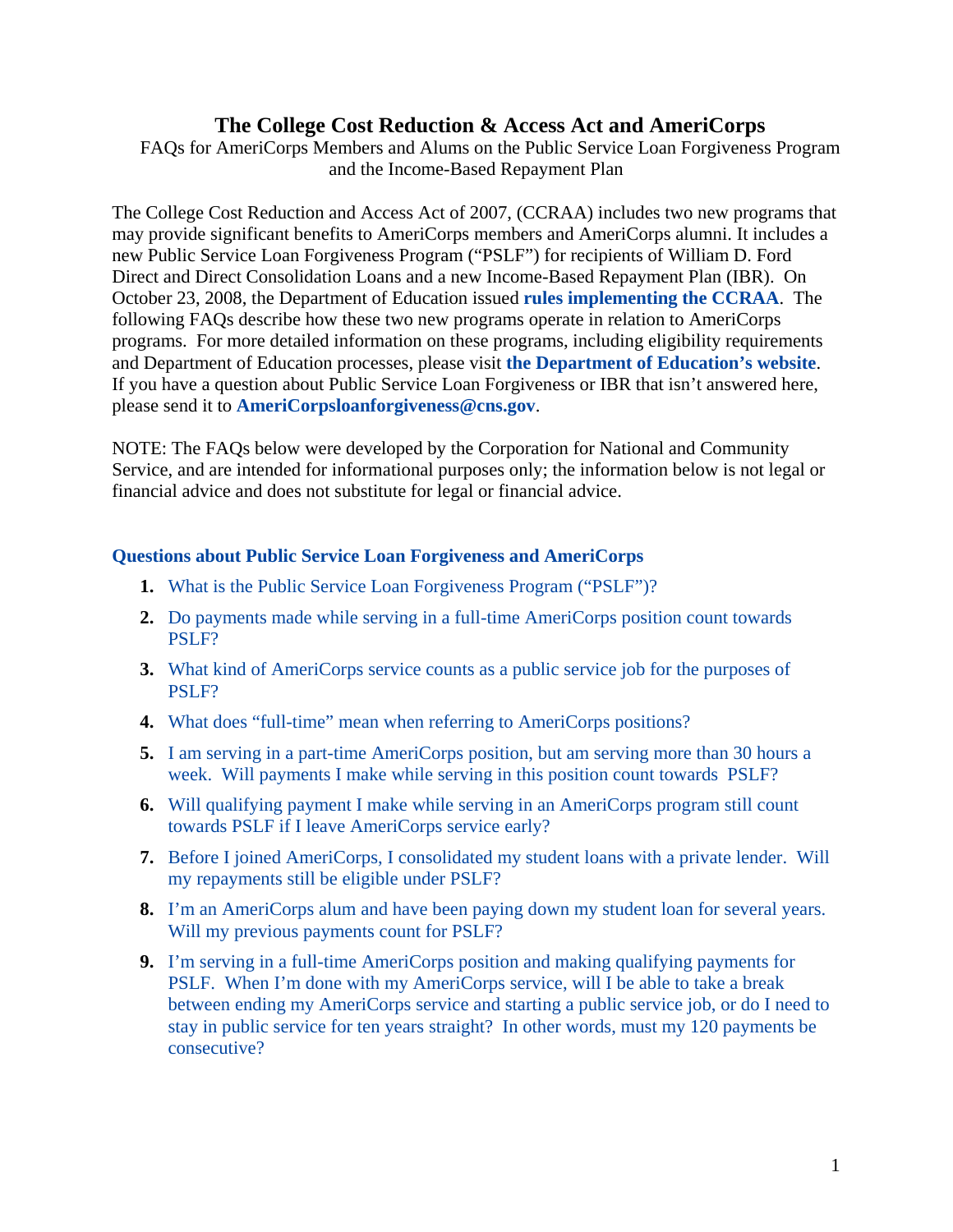- **10.** [I am currently serving in an AmeriCorps program and have requested that my student](#page-6-0)  [loans be put into forbearance for financial reasons. Will my service count towards my](#page-6-0)  [eligibility for PSLF?](#page-6-0)
- **11.** [I am currently serving in an AmeriCorps program and am not paying on my loans](#page-6-0)  [because I qualified for an economic hardship deferment. Will my service count towards](#page-6-0)  [my eligibility for PSLF?](#page-6-0)
- **12.** [I am currently serving in an AmeriCorps program and only take home \\$11,000 a year.](#page-6-0)  [How can I afford to make payments on my student loans so that I can take advantage of](#page-6-0)  [PSLF?](#page-6-0)
- **13.** Will payments made using my Segal AmeriCorps Education Award count as qualifying [payments for PSLF?](#page-6-0)
- **14.** [How will payments made on loans eligible for public service loan forgiveness using my](#page-7-0)  [Segal AmeriCorps Education Award be treated?](#page-7-0)
- **15.** [Should I use my Segal AmeriCorps Education Award to make payments towards PSLF?](#page-8-0)

### **[Questions about Income-Based Repayment and AmeriCorps](#page-8-0)**

- **16.** [What is an IBR and how can I sign up for it?](#page-8-0)
- **17.** I will begin repaying my loans this year. If I select income-contingent or a 10-year [standard repayment plan now, will I be able to switch to IBR when it becomes available](#page-9-0)  [next July?](#page-9-0)
- **18.** I am currently serving in an AmeriCorps program and have requested that my student [loans be put into forbearance for financial reasons. Can I take my loans out of](#page-9-0)  [forbearance and enter into an income-based repayment plan when it becomes available?](#page-9-0)
- **19.** [Should I take my loans out of forbearance and enter into IBR?](#page-9-0)
- **20.** [If I start making payments on my Direct Loan under IBR while serving in AmeriCorps,](#page-11-0)  will my payments under IBR change when I leave AmeriCorps if I make more money?
- **21.** [If I pay on my Direct Loan under IBR while serving in AmeriCorps, must I continue to](#page-11-0)  [work in a public service job for my Direct Loan to be forgiven?](#page-11-0)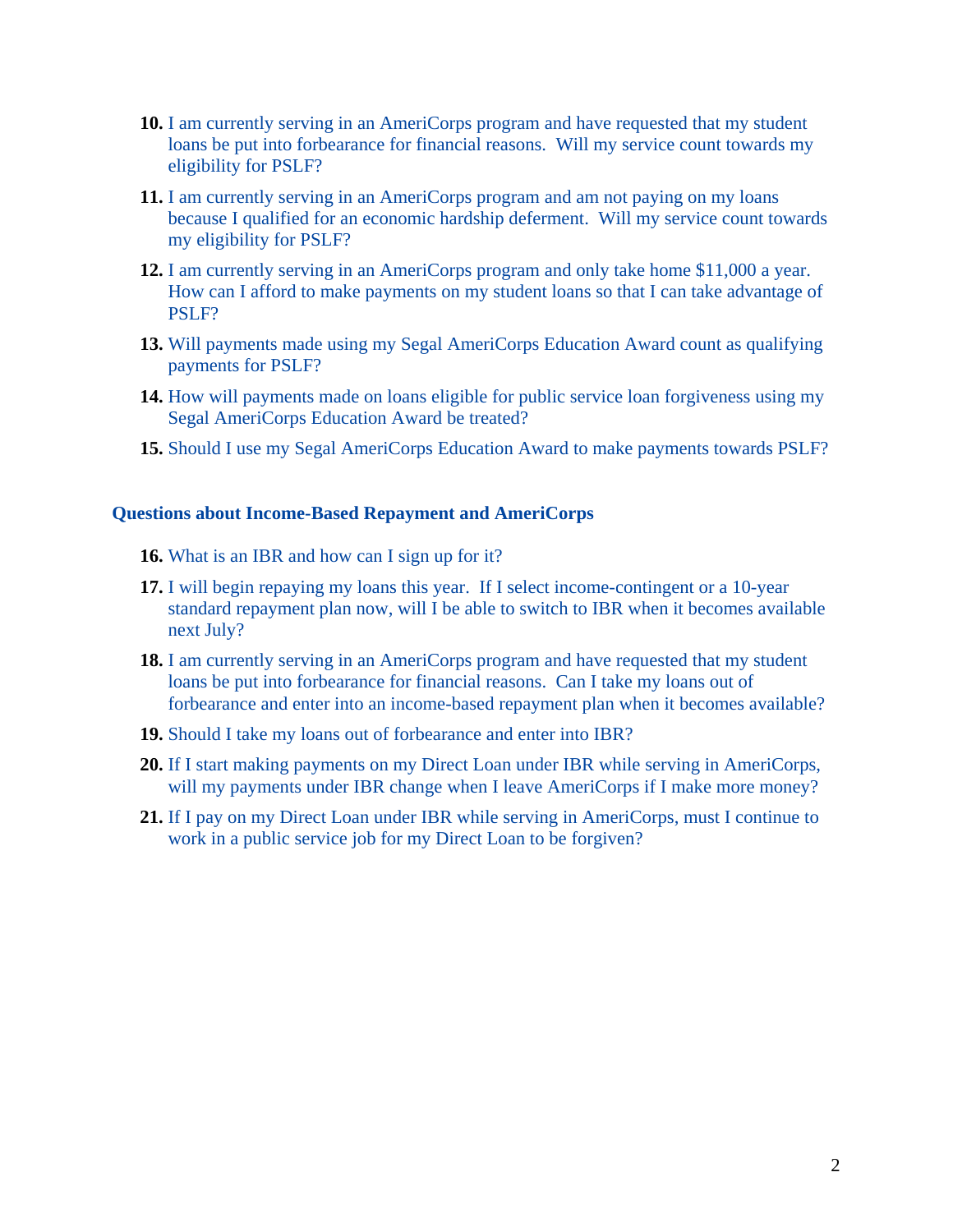## **Questions about Public Service Loan Forgiveness and AmeriCorps**

## <span id="page-2-0"></span>**1. What is the Public Service Loan Forgiveness Program (PSLF)?**

The CCRAA added the Public Service Loan Forgiveness Program (PSLF) to the Direct Loan Program. Under PSLF, the Department of Education will forgive any outstanding balance and accrued interest on a borrower's Direct Loan or Direct Consolidation Loan after the borrower makes 120 qualifying payments on the loan (on or after October 1, 2007). For a payment to be qualifying, it must be all of the following:

- a. A payment on a Direct Loan or Direct Consolidation Loan that is not in default.
- b. Paid under an income-based repayment plan, income-contingent repayment plan, or [1](#page-2-1)0-year standard repayment plan.<sup>1</sup>
- c. A regular payment made within 15 days of the payment's monthly due date, unless the individual has made a lump sum payment with an AmeriCorps Education award or a Peace Corps transition payment. For more information on using the AmeriCorps Education award towards your qualifying loan payments, click *[here](#page-2-0)*.
- d. Made while employed full-time by a public service organization or serving in a full-time AmeriCorps or Peace Corps position.

In addition, the individual must be working in a public service job (including full-time AmeriCorps service) and may not be in default on the loan for which forgiveness is requested at the time the individual applies for loan forgiveness and at the time the balance on the loan is forgiven.

The Department of Education has stated that the requirement that the payment be made within 15 days of the payment's monthly due date will not apply in the situation where an individual makes a lump payment on a qualifying loan using an AmeriCorps Education award. In that situation, the Department of Education will consider the individual to have made qualifying payments equal to the lesser of the number of payments resulting after dividing the amount of the lump sum payment by the monthly payment amount the borrower would have made under a repayment plan or twelve payments. (**[See 34 CFR](http://ecfr.gpoaccess.gov/cgi/t/text/text-idx?c=ecfr;sid=41b1e2ca8df4667f67ee1af5c907f716;rgn=div2;view=text;node=20081023%3A1.39;idno=34;cc=ecfr;start=1;size=25)  [685.219\(c\)\(1\)\(iii\)](http://ecfr.gpoaccess.gov/cgi/t/text/text-idx?c=ecfr;sid=41b1e2ca8df4667f67ee1af5c907f716;rgn=div2;view=text;node=20081023%3A1.39;idno=34;cc=ecfr;start=1;size=25)**). For more on using the AmeriCorps Education award towards your qualifying loan payments, click *[here](#page-7-0)*.

Reference: **[34 CFR 685.219\(c\)](http://ecfr.gpoaccess.gov/cgi/t/text/text-idx?c=ecfr;sid=41b1e2ca8df4667f67ee1af5c907f716;rgn=div2;view=text;node=20081023%3A1.39;idno=34;cc=ecfr;start=1;size=25)**

 $\overline{a}$ 

<span id="page-2-1"></span><sup>&</sup>lt;sup>1</sup> The Department of Education's regulations also include other repayment plans if the monthly repayment amount is not less than the amount the borrower would have paid under the Direct Loan standard repayment plan. See **[34](http://ecfr.gpoaccess.gov/cgi/t/text/text-idx?c=ecfr;sid=41b1e2ca8df4667f67ee1af5c907f716;rgn=div2;view=text;node=20081023%3A1.39;idno=34;cc=ecfr;start=1;size=25)  [CFR § 685.219\(c\)\(1\)\(iv\)\(D\)](http://ecfr.gpoaccess.gov/cgi/t/text/text-idx?c=ecfr;sid=41b1e2ca8df4667f67ee1af5c907f716;rgn=div2;view=text;node=20081023%3A1.39;idno=34;cc=ecfr;start=1;size=25)**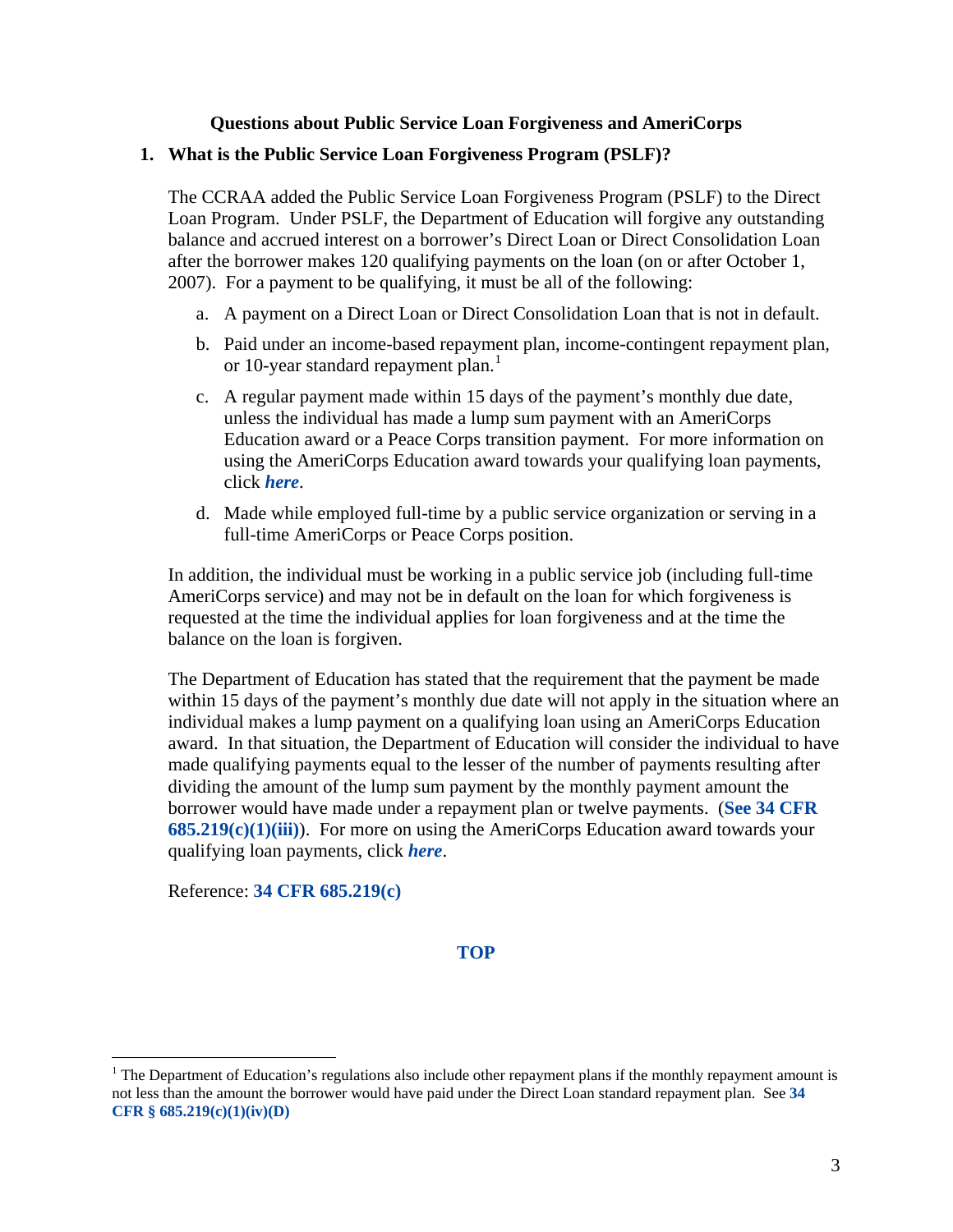# <span id="page-3-0"></span>**2. Do payments made while serving in a full-time AmeriCorps position count towards PSLF?**

According to the **[Department of Education's regulations](http://edocket.access.gpo.gov/2008/pdf/E8-24922.pdf)**, full-time service in an approved AmeriCorps position will be considered equivalent to employment in a public service job for the purposes of PSLF. Under this rule, your payments will count if all of the following are true:

- a. You are serving in a *full-time* position in AmeriCorps State and National, AmeriCorps VISTA, or AmeriCorps NCCC when you make the payments.
- b. The payments are on an eligible Direct Loan or Direct Consolidation Loan that is not in default.
- c. You are making payments under an income-based, income-contingent, or 10-year standard repayment plan. $^{2}$  $^{2}$  $^{2}$
- d. You are making regular monthly payments within 15 days of the payment's due date, unless you made a lump sum payment with an AmeriCorps Education award or a Peace Corps transition payment. For more information on using the AmeriCorps Education award towards your qualifying loan payments, click *[here](#page-7-0).*
- e. The payments are made on or after Oct. 1, 2007.

**[TOP](#page-0-0)**

# **3. What kind of AmeriCorps service counts as a public service job for the purposes of PSLF?**

Under the Department of Education's regulations, service in "a full-time AmeriCorps position" will be considered equivalent to employment in a public service job for the purposes of PSLF. An "AmeriCorps position" is defined in Education's proposed regulations as "a position approved by the Corporation for National and Community Service under section 123 of the National and Community Service Act of 1990 (42 U.S.C. 12573)." (See **[34 CFR § 685.219\(a\)](http://ecfr.gpoaccess.gov/cgi/t/text/text-idx?c=ecfr;sid=41b1e2ca8df4667f67ee1af5c907f716;rgn=div2;view=text;node=20081023%3A1.39;idno=34;cc=ecfr;start=1;size=25)**).

Based on this definition, full-time service in the following programs is considered a public service job for the purposes of PSLF:

- i. AmeriCorps State and National;
- ii. AmeriCorps VISTA; and
- iii. AmeriCorps NCCC.

 $\overline{a}$ 

<span id="page-3-1"></span> $2^2$  The Department of Education's regulations also include other repayment plans if the monthly repayment amount is not less than the amount the borrower would have paid under the Direct Loan standard repayment plan. See **[34](http://ecfr.gpoaccess.gov/cgi/t/text/text-idx?c=ecfr;sid=41b1e2ca8df4667f67ee1af5c907f716;rgn=div2;view=text;node=20081023%3A1.39;idno=34;cc=ecfr;start=1;size=25)  [CFR § 685.219\(c\)\(1\)\(iv\)\(D\)](http://ecfr.gpoaccess.gov/cgi/t/text/text-idx?c=ecfr;sid=41b1e2ca8df4667f67ee1af5c907f716;rgn=div2;view=text;node=20081023%3A1.39;idno=34;cc=ecfr;start=1;size=25)**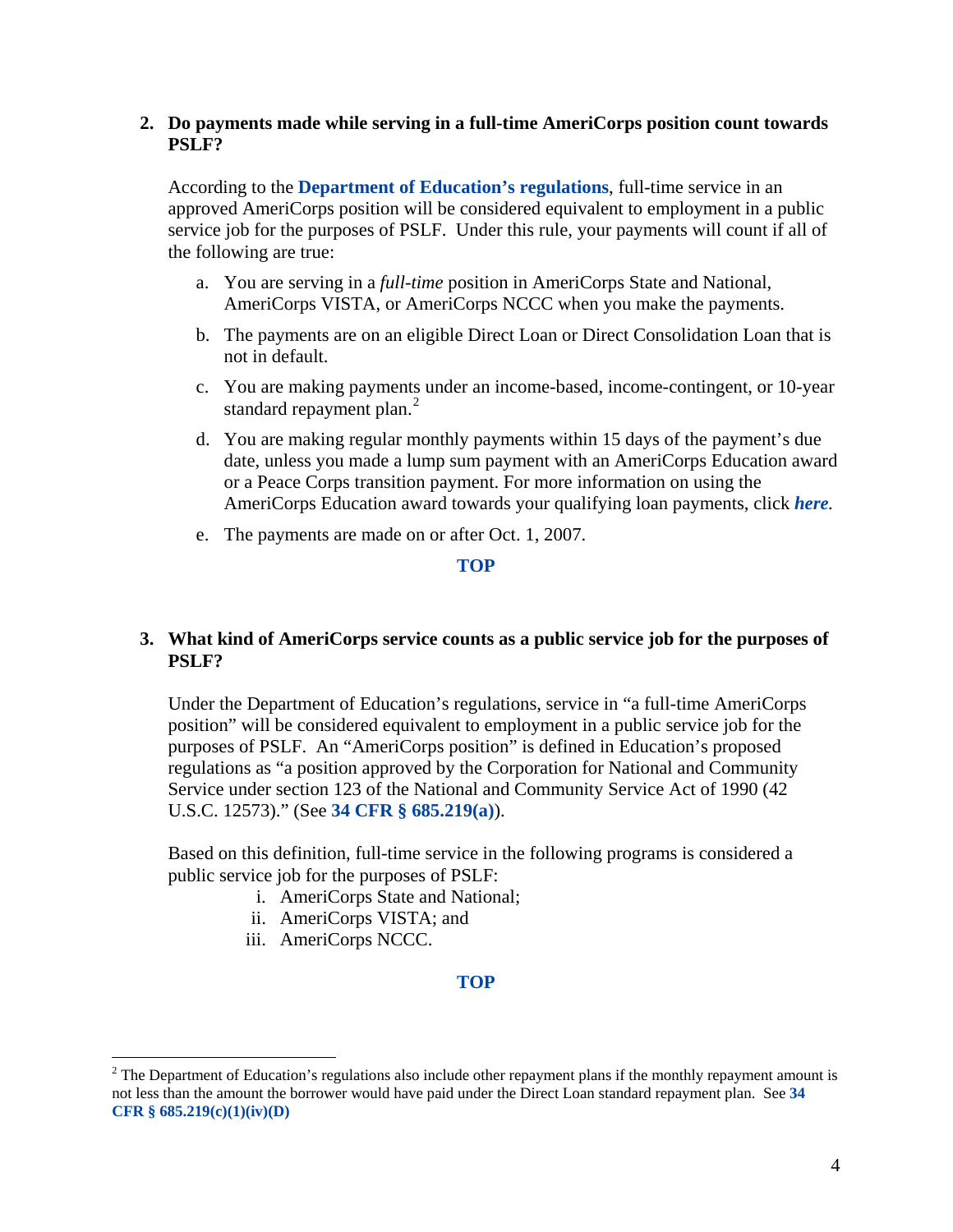### <span id="page-4-0"></span>**4. What does "full-time" mean when referring to AmeriCorps positions?**

The **[Department of Education's regulations](http://edocket.access.gpo.gov/2008/pdf/E8-24922.pdf)** provide a definition for "full-time" *employment*. However, to be serving in a "full-time AmeriCorps position," one's service must satisfy AmeriCorps's definition of "full-time." The Corporation defines a "fulltime" approved AmeriCorps position as service for "not less than 1,700 hours during a period of not less than 9 months and not more than 1 year." 42 U.S.C. 12593(b). Thus, service in a part-time program, such as the Summer of Service or VISTA Summer Associates, would not be considered full-time service in an AmeriCorps position.

## **[TOP](#page-0-0)**

# **5. I am serving in a part-time AmeriCorps position, but am serving more than 30 hours a week. Will payments I make while serving in this position count towards PSLF?**

No. Under the **[Department of Education's regulations](http://edocket.access.gpo.gov/2008/pdf/E8-24922.pdf)**, only full-time service in an approved AmeriCorps position will be considered equivalent to employment in a public service job for the purposes of PSLF. The Department of Education provides a definition for "full-time" employment, including working "an annual average of at least 30 hours per week." (See **[34 CFR § 685.219\(b\)](http://ecfr.gpoaccess.gov/cgi/t/text/text-idx?c=ecfr;sid=41b1e2ca8df4667f67ee1af5c907f716;rgn=div2;view=text;node=20081023%3A1.39;idno=34;cc=ecfr;start=1;size=25)**). However, to be serving in a "full-time AmeriCorps position," one's service must satisfy AmeriCorps's definition of "full-time." The Corporation defines a "full-time" approved AmeriCorps position as service for "not less than 1,700 hours during a period of not less than 9 months and not more than 1 year." 42 U.S.C. 12593(b). In other words, the Corporation's interpretation of "full-time" does not take into consideration the average number of hours worked per week, but rather focuses on the agreed-upon term of service.

## **[TOP](#page-0-0)**

## **6. Will qualifying payments I make while serving in an AmeriCorps program still count towards PSLF if I leave AmeriCorps service early?**

Yes, if you were serving in an approved full-time position and your payments were qualifying, the payments you made while serving will count towards PSLF. Make sure to keep documentation of your service so that you can prove you were serving in a full-time AmeriCorps position when you made your payments. Please note, however, that payments you make after leaving AmeriCorps that are made while not in a qualifying public service job will not count towards PSLF.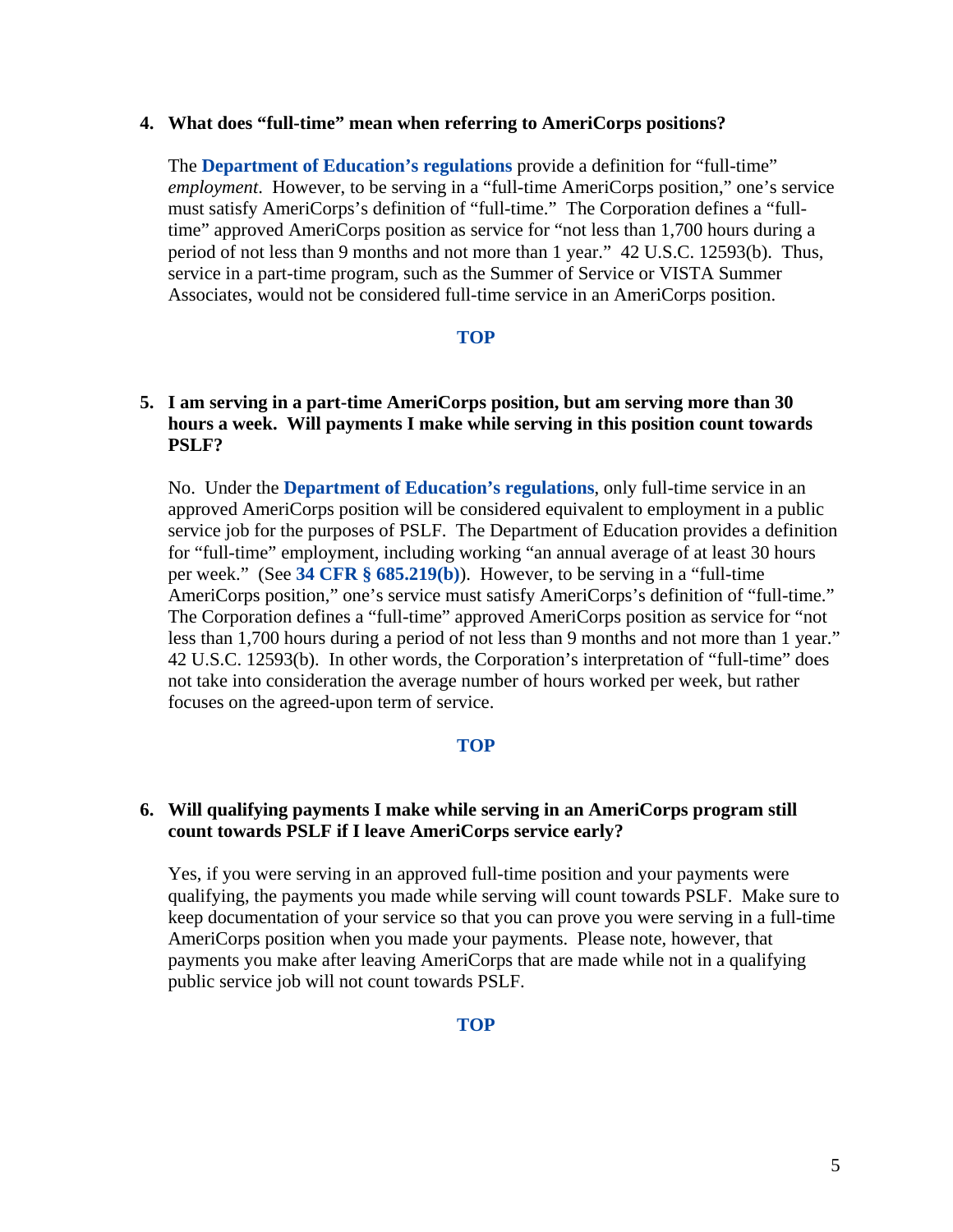## <span id="page-5-0"></span>**7. Before I joined AmeriCorps, I consolidated my student loans with a private lender. Will my repayments still be eligible under PSLF?**

Not unless you reconsolidate them into a Direct Consolidation Loan. Only Direct Loans and Direct Consolidation Loans are eligible for PSLF. Effective July 1, 2008, if you have a federally-guaranteed (FFEL) loan or FFEL Consolidation Loan, and you intend on taking advantage of PSLF, you may consolidate or re-consolidate your loans into a Direct Consolidation Loan. If your loan or consolidation loan is not federally-guaranteed, it will not qualify. For information on how to do this, and whether your loans and consolidation loans qualify, visit **[loanconsolidation.ed.gov/](http://loanconsolidation.ed.gov/)**.

## **[TOP](#page-0-0)**

# **8. I'm an AmeriCorps alum and have been paying down my student loan for several years. Will my previous payments count towards PSLF?**

It depends. For your payment to qualify for PSLF it must be a payment made while you are employed full-time by a public service organization or serving in a full-time AmeriCorps or Peace Corps position, and must be made on a Direct Loan or Direct Consolidation Loan in a 10-year standard, income-based, or income-contingent repayment plan made *on or after October 1, 2007*. [3](#page-5-1) Any payment made prior to October 1, 2007 does not count towards public service loan forgiveness.

### **[TOP](#page-0-0)**

**9. I'm serving in a full-time AmeriCorps position and making qualifying payments for PSLF. When I'm done with my AmeriCorps service, will I be able to take a break between ending my AmeriCorps service and starting a public service job, or do I need to stay in public service for ten years straight? In other words, must my 120 payments be consecutive?** 

No, the 120 qualifying payments do not need to be consecutive. So long as you have documentation that you were employed full-time by a public service organization or serving in a full-time AmeriCorps or Peace Corps position at the time you paid each of the 120 qualifying payments, at the time you apply for PSLF and at the time your loan balance and accrued interest are forgiven, you will be eligible for PSLF.

### **[TOP](#page-0-0)**

 $\overline{a}$ 

<span id="page-5-1"></span> $3$  The Department of Education's regulations also include other repayment plans if the monthly repayment amount is not less than the amount the borrower would have paid under the Direct Loan standard repayment plan. See **[34](http://ecfr.gpoaccess.gov/cgi/t/text/text-idx?c=ecfr;sid=41b1e2ca8df4667f67ee1af5c907f716;rgn=div2;view=text;node=20081023%3A1.39;idno=34;cc=ecfr;start=1;size=25)  [CFR § 685.219\(c\)\(1\)\(iv\)\(D\)](http://ecfr.gpoaccess.gov/cgi/t/text/text-idx?c=ecfr;sid=41b1e2ca8df4667f67ee1af5c907f716;rgn=div2;view=text;node=20081023%3A1.39;idno=34;cc=ecfr;start=1;size=25)**.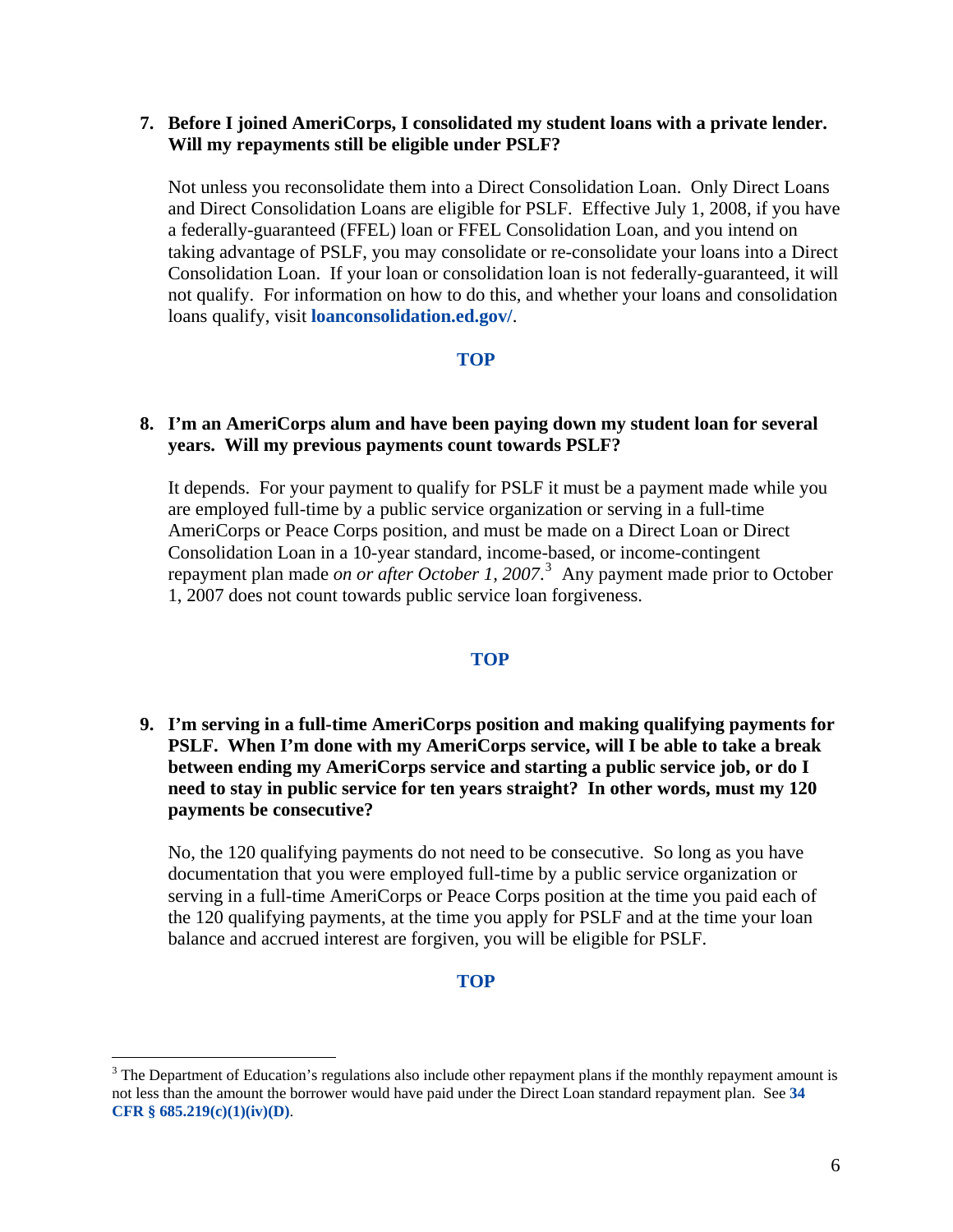# <span id="page-6-0"></span>**10. I am currently serving in an AmeriCorps program and have put my qualified student loans into forbearance for financial reasons. Will my service count towards my eligibility for PSLF?**

No. PSLF is available after you have made 120 **[qualifying payments](#page-2-0)** on your Direct or Direct Consolidation Loan. The fact that you are serving in a full-time AmeriCorps position or working in a full-time public service job does not help you qualify for PSLF if you are not simultaneously making **[qualifying payments](#page-2-0)** on your Direct or Direct Consolidation loan**.** 

## **[TOP](#page-0-0)**

# **11. I am currently serving in an AmeriCorps program and am not paying on my loans because I qualified for an economic hardship deferment. Will my service count towards my eligibility for PSLF?**

No. PSLF is available after you have made 120 **[qualifying payments](#page-2-0)** on your Direct or Direct Consolidation Loan. The fact that you are serving in a full-time AmeriCorps position or working in a full-time public service job does not help you qualify for PSLF if you are not simultaneously making **[qualifying payments](#page-2-0)** on your Direct or Direct Consolidation loan.

NOTE: It is possible that the period during which you are in an economic hardship deferment may count towards the 25 year period after which a Direct (or Direct Consolidation) Loan being paid in an income-based repayment plan will be forgiven. For more information on IBR forgiveness, see §§ 682.215(f) and 685.221(f) of the **[Department of Education's regulations](http://edocket.access.gpo.gov/2008/pdf/E8-24922.pdf)**.

## **[TOP](#page-0-0)**

# **12. I am currently serving in an AmeriCorps program and only take home \$11,000 a year. How can I afford to make payments on my student loans so that I can take advantage of PSLF?**

The CCRAA created a new loan repayment plan, Income-Based Repayment (IBR), which may make paying on your loans during service more manageable. For more on IBR, see our **[FAQs on IBR](#page-8-0)** and AmeriCorps, below.

### **[TOP](#page-0-0)**

## **13. Will payments made using my Segal AmeriCorps Education Award count as qualifying payments for PSLF?**

Yes. So long as you are paying on a qualifying loan, and your loan is in an eligible repayment plan (income-based repayment, income-contingent repayment, or a 10-year standard repayment plan), payments made with your AmeriCorps Education Award will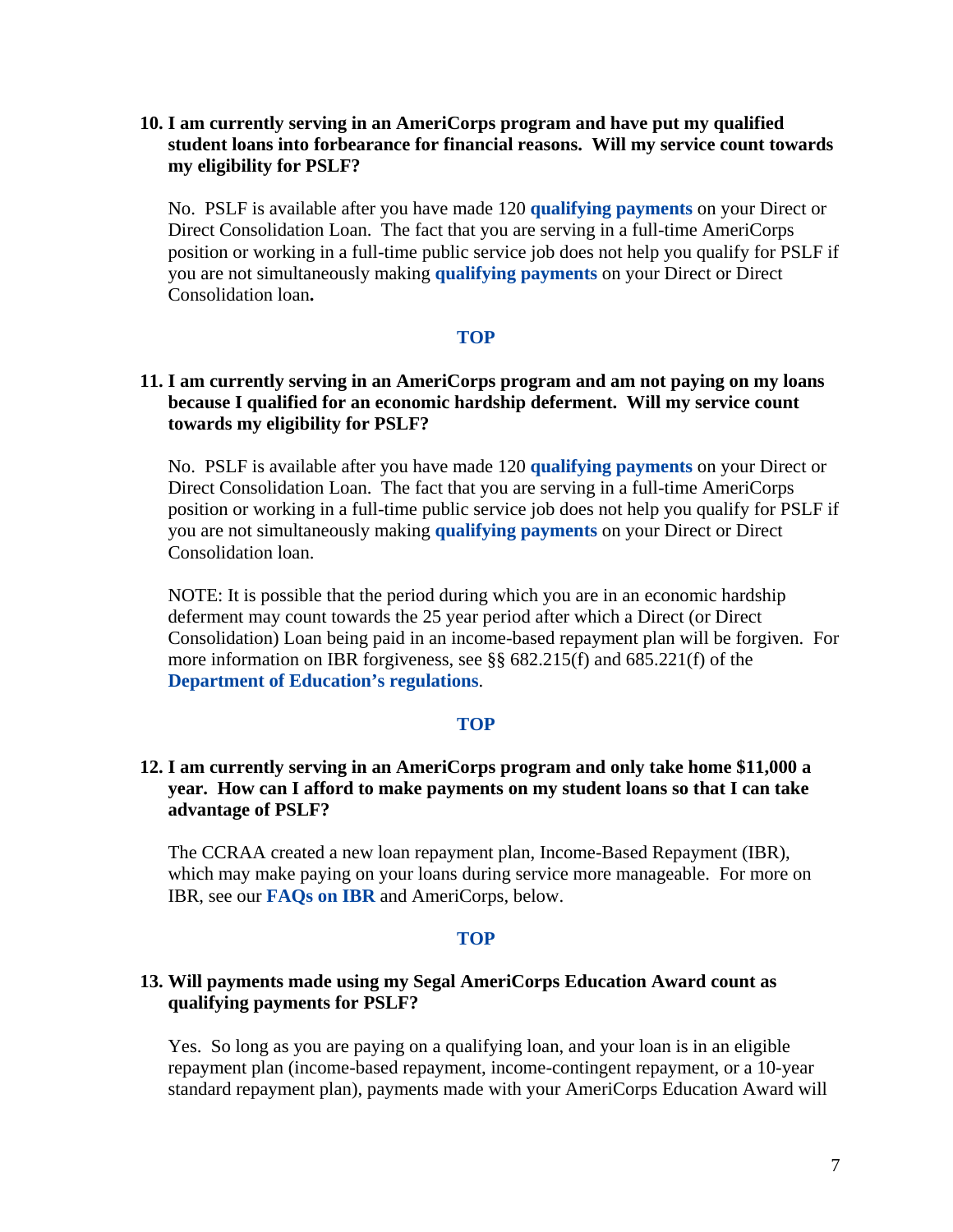<span id="page-7-0"></span>count towards the 120 required payments for PSLF.

# **[TOP](#page-0-0)**

# **14. How will payments made on loans eligible for public service loan forgiveness using my Segal AmeriCorps Education Award be treated?**

According to the **[Department of Education's regulations](http://edocket.access.gpo.gov/2008/pdf/E8-24922.pdf)**, if you elect to use your Education Award to make a lump sum payment on an eligible loan for which you are seeking public service loan forgiveness, the Department of Education will consider you to have made either (1) the number of payments that would result from dividing the amount of the lump sum payment by the monthly payment amount you would have made under your selected repayment plan; or (2) twelve payments – whichever is less. (**[See 34](http://ecfr.gpoaccess.gov/cgi/t/text/text-idx?c=ecfr;sid=41b1e2ca8df4667f67ee1af5c907f716;rgn=div2;view=text;node=20081023%3A1.39;idno=34;cc=ecfr;start=1;size=25)  [CFR § 685.219\(c\)\(2\)](http://ecfr.gpoaccess.gov/cgi/t/text/text-idx?c=ecfr;sid=41b1e2ca8df4667f67ee1af5c907f716;rgn=div2;view=text;node=20081023%3A1.39;idno=34;cc=ecfr;start=1;size=25)**).

For example, if you instruct the National Service Trust to send \$1,000 of your education award towards payment on a Direct Loan, and under your repayment plan you are expected to pay \$100 each month, your education award payment would count as 10 payments towards PSLF, and you would not owe another payment for 10 months from the date the lump sum payment was applied.  $(\$1000 \div \$100/$ month = 10 payments, which is less than 12 payments).

You should consider how much your monthly payments will be before requesting that all or part of your education award be paid towards an eligible loan to qualify for PSLF. For example, if you instruct the National Service Trust to send your entire \$4,725 towards your eligible loan, but you are only expected to pay \$100/month on that loan, your lump sum payment will only count as 12 payments.  $(\$4,725 \div \$100/\text{month} = 47.25$  payments, which is greater than 12 payments). However, if each year for three years you instruct that \$1,200 be paid towards your loan, and \$1,125 the fourth year, your education award will eventually count towards 47.25 payments, instead of just 12.

Here's how to apply this formula to your own situation:

| (a) | Enter the amount you are expected to pay each month under your<br>repayment plan                                                                   |  |
|-----|----------------------------------------------------------------------------------------------------------------------------------------------------|--|
| (b) | Enter the amount of your AmeriCorps Education award that you are<br>requesting to be sent as a lump sum payment from the National Service<br>Trust |  |
| (c) | Now, divide the number from line (b) by the number in line (a)                                                                                     |  |

If the number in line (c) is greater than 12, you may want to request a smaller portion of your AmeriCorps Education Award be applied to that loan.

**NOTE**: You should check the terms of your repayment plan to determine how amounts paid in excess of the required monthly payment are credited toward your loan. For example, someone who used the entire AmeriCorps education award of \$4,725 at once to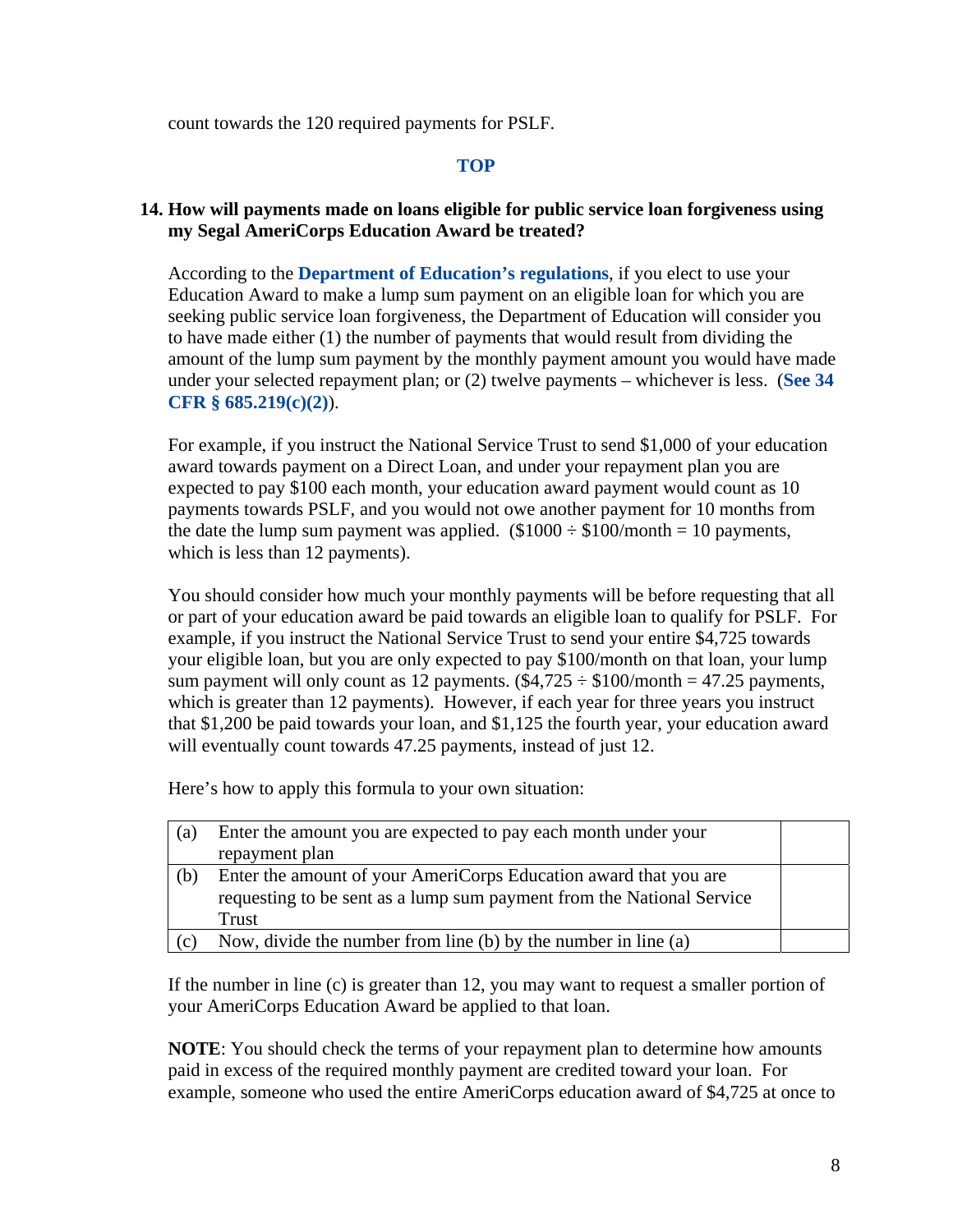<span id="page-8-0"></span>pay on a loan under an income-based repayment plan with an expected monthly payment of \$100 who intends to qualify for PSLF will have \$1,200 of the \$4,725 count as 12 payments, and the remaining \$3,525 would be credited first to accrued interest, second to collection costs, third to late charges, and last to the loan principal. (**[See 34 CFR §](http://ecfr.gpoaccess.gov/cgi/t/text/text-idx?c=ecfr;sid=a631a2ced97e8d2867b9722c9050f13c;rgn=div2;view=text;node=20081023%3A1.41;idno=34;cc=ecfr;start=1;size=25)  [685.221\(c\)](http://ecfr.gpoaccess.gov/cgi/t/text/text-idx?c=ecfr;sid=a631a2ced97e8d2867b9722c9050f13c;rgn=div2;view=text;node=20081023%3A1.41;idno=34;cc=ecfr;start=1;size=25)**).

### **[TOP](#page-0-0)**

## **15. Should I use my Segal AmeriCorps Education Award to make payments towards PSLF?**

This depends upon the size of your loan, your expected income, your future employment plans, and many other variables that are impossible to predict with absolute certainty. To make the most of the AmeriCorps education award, some may benefit most by using the award to pay down the principal of a loan, while others will not benefit from paying down the principal (and may, in fact, end up spending more money). Preliminary examination suggests that if you intend on taking advantage of PSLF, the greater your debt-to-income ratio, the less likely that paying down your principal will be beneficial.

In more simple terms, if you owe a significant amount of money and you anticipate that you will have a low income (e.g., you could not pay off the loan in fewer than ten years under your chosen repayment plan), *and* you intend to pursue a career in public service, it may be better to use your AmeriCorps Education Award towards making qualifying payments under PSLF.

If you do *not* owe a significant amount of money (e.g., you could easily pay off the loan in fewer than ten years under your chosen repayment plan), you anticipate that you will be making too much money to qualify for an income-based or income-contingent repayment plan, or you do not intend on staying in public service, you may be better off using your AmeriCorps Education Award to pay down the principal on your loan. If you choose to do this, be sure to check the terms of your repayment plan, as it may be necessary to indicate that you wish the payment in excess of the required monthly payment to apply to the principal of the loan.

#### **[TOP](#page-0-0)**

## **Questions about Income-Based Repayment Plans and AmeriCorps**

#### **16. What is an income-based repayment plan and how can I sign up for it?**

The CCRAA added a new Income-Based Repayment Plan (IBR) to the federal family education loans (FFEL) and Direct Loan programs for individuals with a partial financial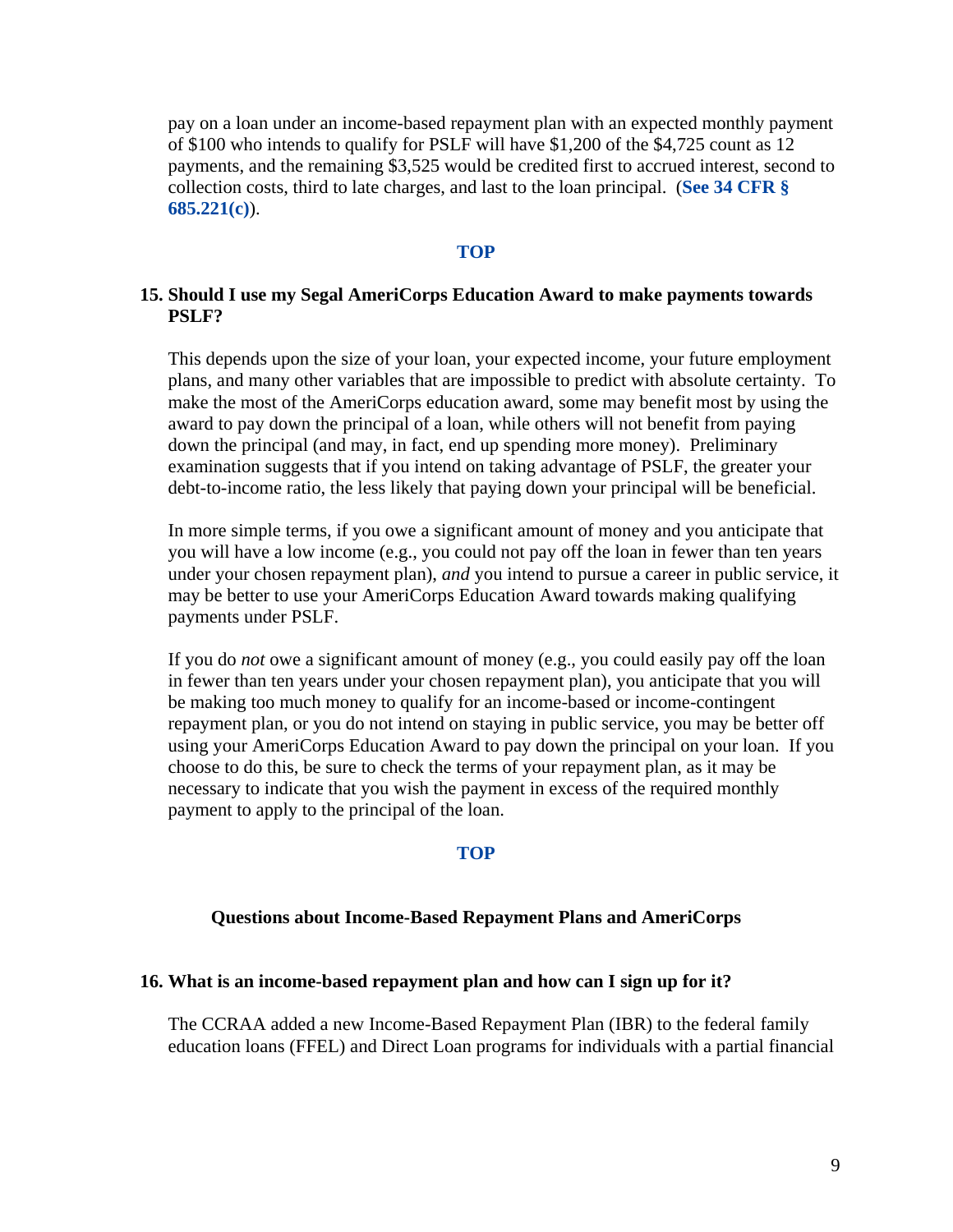<span id="page-9-0"></span>hardship.<sup>4</sup> Under IBR, your monthly payments will be limited to no more than 15% of the amount by which your adjusted gross income exceeds 150% of the poverty guideli ne applicable to your family size, divided by 12. Based on this calculation, if you are single and make \$11,000 each year in AmeriCorps, your monthly payments could be as low as \$0 each month. Even a payment of \$0 a month on a qualifying loan counts towards the required 120 payments for PSLF. IBR will become available in July, 2009.

You may find the **IBR calculator available at finaid.org** helpful in estimating what your monthly payments would be under IBR, and whether you would qualify. We will post information on how to request IBR from the Department of Education as it becomes available.

#### **[TOP](#page-0-0)**

**17. I will begin repaying my loans this year. If I select income-contingent or a 10-year standard repayment plan now, will I be able to switch to IBR when it becomes available in July, 2009?** 

Yes, if you have a **[partial financial hardship](#page-9-0)** at the time you apply for IBR.

#### **[TOP](#page-0-0)**

# **18. I am currently serving in an AmeriCorps program and have requested that my student loans be put into forbearance for financial reasons. Can I take my loans out of forbearance and enter into an income-based repayment plan when it becomes available?**

Yes. You may take your loans out of forbearance at any time. For more information on forbearance during AmeriCorps service, visit our **[website](http://www.americorps.gov/for_individuals/benefits/benefits_ed_award_repayment.asp)**. For information on how to request that your loans be taken out of forbearance, contact your loan holder. We will post information on how to request IBR from the Department of Education as it becomes available.

#### **[TOP](#page-0-0)**

#### **19. Should I take my loans out of forbearance and enter into IBR?**

This depends upon many variables, including:

- \* the length of time you have been in repayment status;
- \* the size of your loan;

 $\overline{a}$ 

\* the amount you would pay each month under IBR; and

<sup>&</sup>lt;sup>4</sup> A "partial financial hardship" is defined in the Department of Education's rules as "a circumstance in which the annual amount due on all of a borrower's eligible loans, as calculated under a standard repayment plan based on a 10-year repayment period, exceeds 15% of the difference between the borrower's [adjusted gross income] and 150 percent of the poverty guideline for the borrower's family size." You may find the **[IBR calculator available at](http://www.finaid.org/calculators/ibr.phtml)  [finaid.org](http://www.finaid.org/calculators/ibr.phtml)** helpful in estimating whether you would qualify.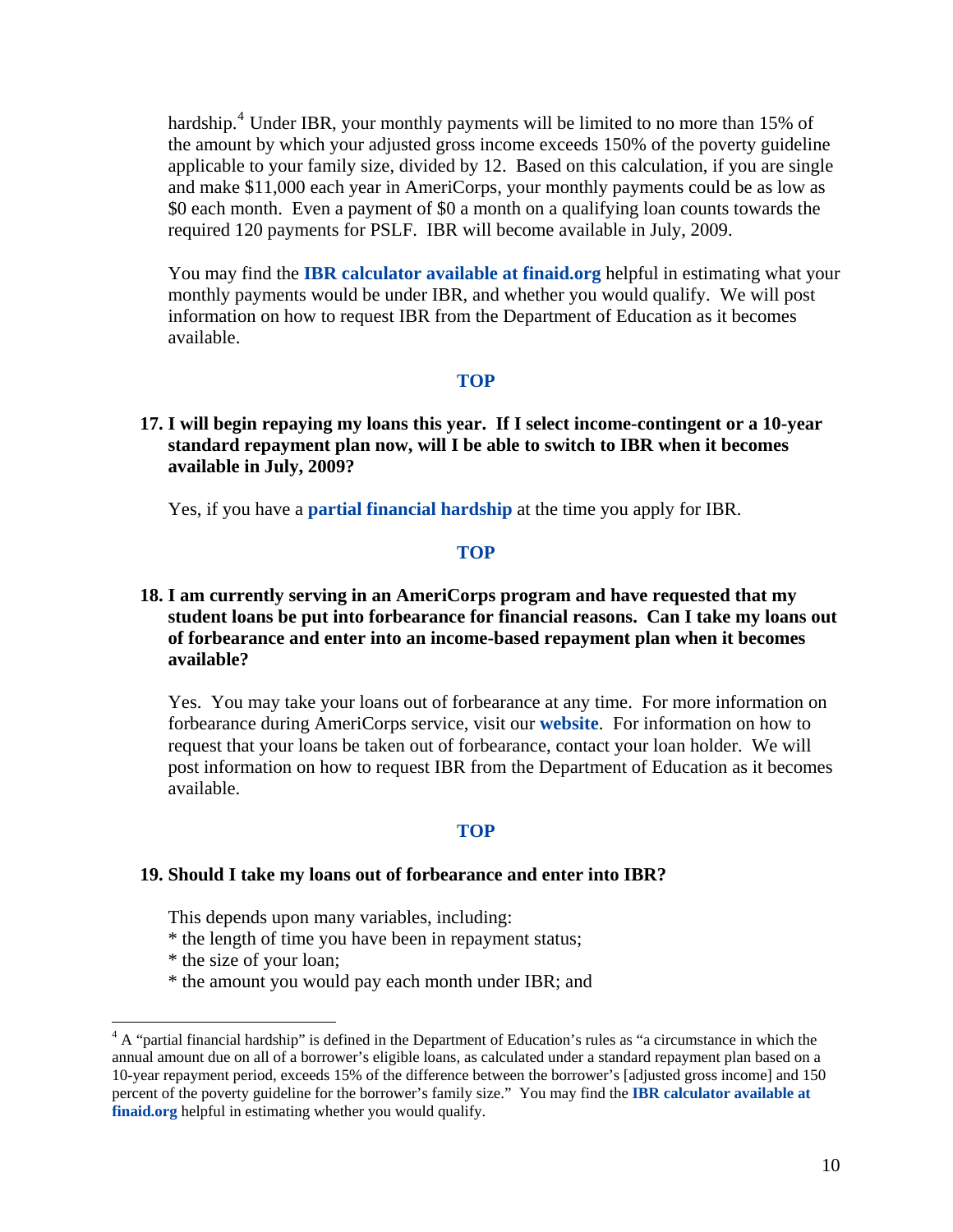\* your future employment plans.

Interest accrues on your student loans while they are in forbearance. Interest also accrues on your loans if you are repaying them, but the amount you pay each month isn't enough to cover the interest that accrued the previous month. Thus, interest will accrue on your loans while being paid under IBR if your monthly payments are too small to cover the accruing interest (which, unless you are making payments equal to what you would pay under a 10-year standard repayment plan, is likely).

For example, say you owe \$10,000 on a qualified student loan, and you pay nothing on that \$10,000 for the 12 months of AmeriCorps service (either because your loans are under forbearance or because your IBR monthly payment is \$0). At the end of your term of service you will owe more than when you started because interest will have accrued on your \$10,000 loan.

As a benefit of AmeriCorps service, the Corporation will pay for any interest accrued on qualified student loans *in forbearance* during your AmeriCorps service out of the National Service Trust if you successfully complete your term - regardless of whether the loan is subsidized or unsubsidized and regardless of the length of the time the loan has been in repayment status. In other words, if you had put your qualified loan in forbearance, all of the interest that accrued on your \$10,000 loan from the example above would be paid for by the Corporation, so you would essentially leave AmeriCorps service owing the same amount as when you started. However, because you did not make any qualifying payments on your loan while it was in forbearance, the 12 months of service will not count towards PSLF.

On the other hand, if you made payments under IBR, the Secretary of Education will pay the interest that accrues on loans due to too-small payments under IBR. However, the Department of Education's payments on accrued interest only apply to s*ubsidized* loans and the subsidized portion of a Federal Consolidation loan, and are only available for the first three years your loans are in repayment under IBR. (See **34 CFR § 682.215(b)(4)**). So, if you take your loans out of forbearance to use IBR, and your loans are unsubsidized or more than three years have passed since you began repaying the loans, and your IBR payments are not large enough to cover accruing interest, you may finish your AmeriCorps service owing more money than you did when you started.

That said, if you intend on pursuing a career in public service, you have a large loan, and you expect that you will have a small income, the amount that may be forgiven after 120 qualifying payments may be significant. In such case, it may be worth it for you to put your loans into IBR while serving in AmeriCorps – even if using IBR means that you finish your service with more debt than when you started - so that you can start working towards the required 120 payments as soon as possible.

To determine whether you should put your loans into forbearance or use IBR while in AmeriCorps, you should contact your loan holder for guidance. You may also wish to consult with a financial aid advisor or a parent or mentor, work with the calculators